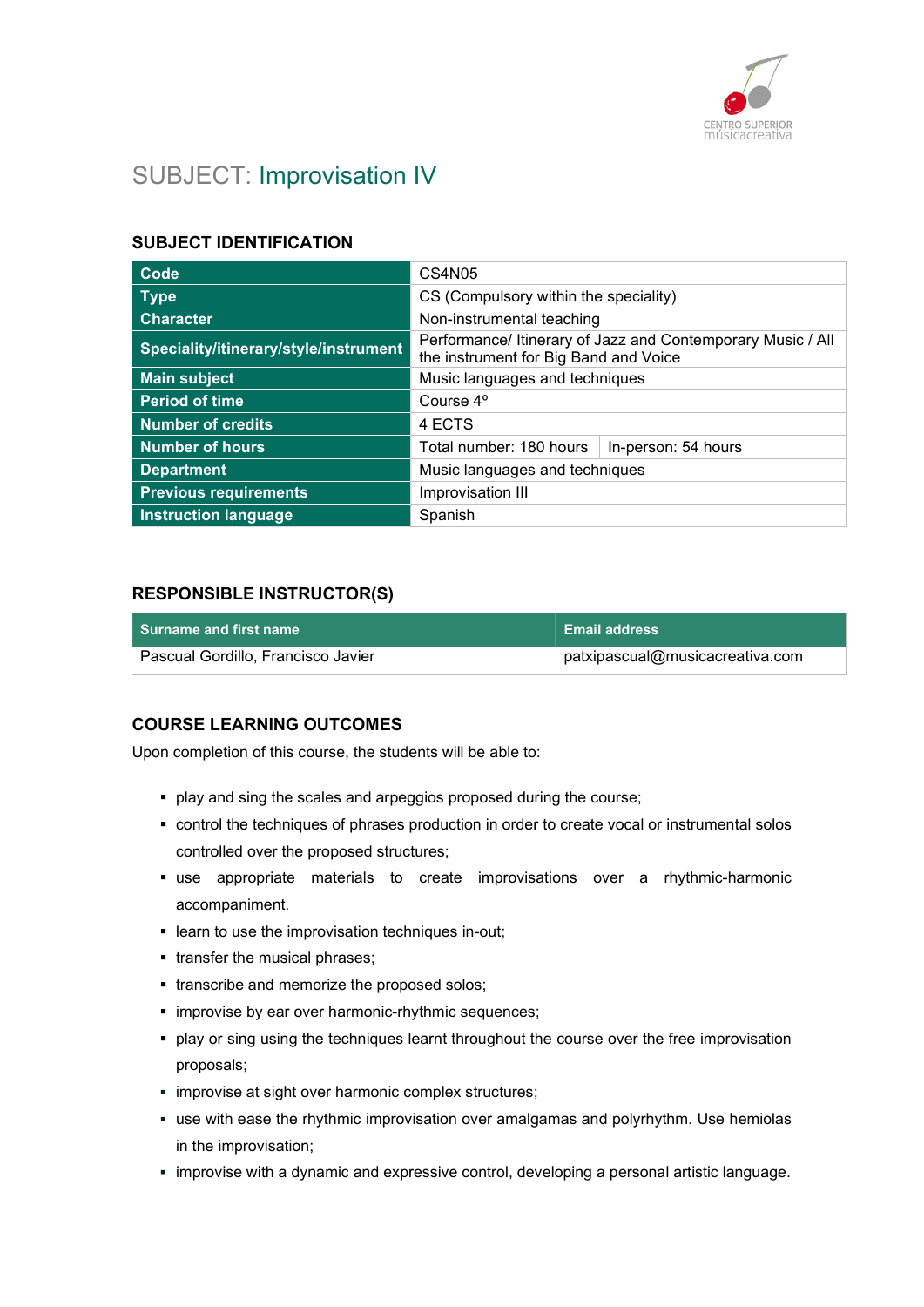

- CENTRO SUPERIOR<br>músicacreativa<br>, use contemporary improvisation techniques in order to elaborate solos or compositions using atonal tools;
- use electronic tools and effects as support for the creation of improvisations.

#### COURSE CONTENT

| <b>Thematic block</b>                                                                    | <b>Themes / Repertoire</b>                                                                                                                                                                                                                  |
|------------------------------------------------------------------------------------------|---------------------------------------------------------------------------------------------------------------------------------------------------------------------------------------------------------------------------------------------|
| I. Theoretical - practical<br>review of the tools<br>acquired in the previous<br>courses | Theme 1. Application of the techniques learnt in previous courses<br>in a more rhythmic and harmonic complex context.                                                                                                                       |
| Ш.                                                                                       | Theme 2. Improvisation resources for compositions based in<br>Coltrane Changes.                                                                                                                                                             |
| <b>Review Coltrane Changes</b>                                                           | Theme 3. Use of these harmonic changes over standard<br>progressions.                                                                                                                                                                       |
| III. Intervallic<br>improvisation                                                        | Theme 4. Improvisation by fourths. Hexatonics (pair triads).<br>Tritonics. Melodic cells.                                                                                                                                                   |
| <b>IV. Rhythmic</b><br>improvisation                                                     | Theme 5. Amalgamas, polyrhythms and melodic hemiolies.<br>Theme 6. Improvisation over compositions or arrangements of<br>standard themes in odd meter and counter meters.                                                                   |
| V. Improvisation out                                                                     | Theme 7. Imporivsation techniques out. Superimposition,<br>functional replacement, patterns, pentatonic chords and melodic<br>cells                                                                                                         |
| <b>VI. Extended</b><br>improvisation<br>techniques                                       | Theme 8. Introduction to the improvisation techniques based on<br>non-diatonic materials:<br>- Tone Clock (Peter Schat, O'Gallager)<br>- Triadic Chromatic (Garzone)<br>- Theasaurus of intervallic melodies (Bergonzi)<br>- Messiaen modes |
| <b>VII. Artistic development</b><br>of the soloist                                       | Theme 8. Motivic development, melodic curves, contrafacts,<br>dynamics, interplay (conversation with the other musicians),<br>search for personal sound.                                                                                    |
| <b>VIII. Free improvisation</b><br>resources                                             | Theme 9. Roles in group free improvisation; scenes, emotions,<br>paintings, imitation, motivic development, balance, tension-<br>relaxing, free in time, free in tempo, free in the form. Creation of<br>free improvisation sessions.       |
| XIX. Use of electronics in<br>improvisation -<br>applications for the<br>portfolio       | Theme 10. Creation of improvisation using effects, electronic<br>tools and music technology.                                                                                                                                                |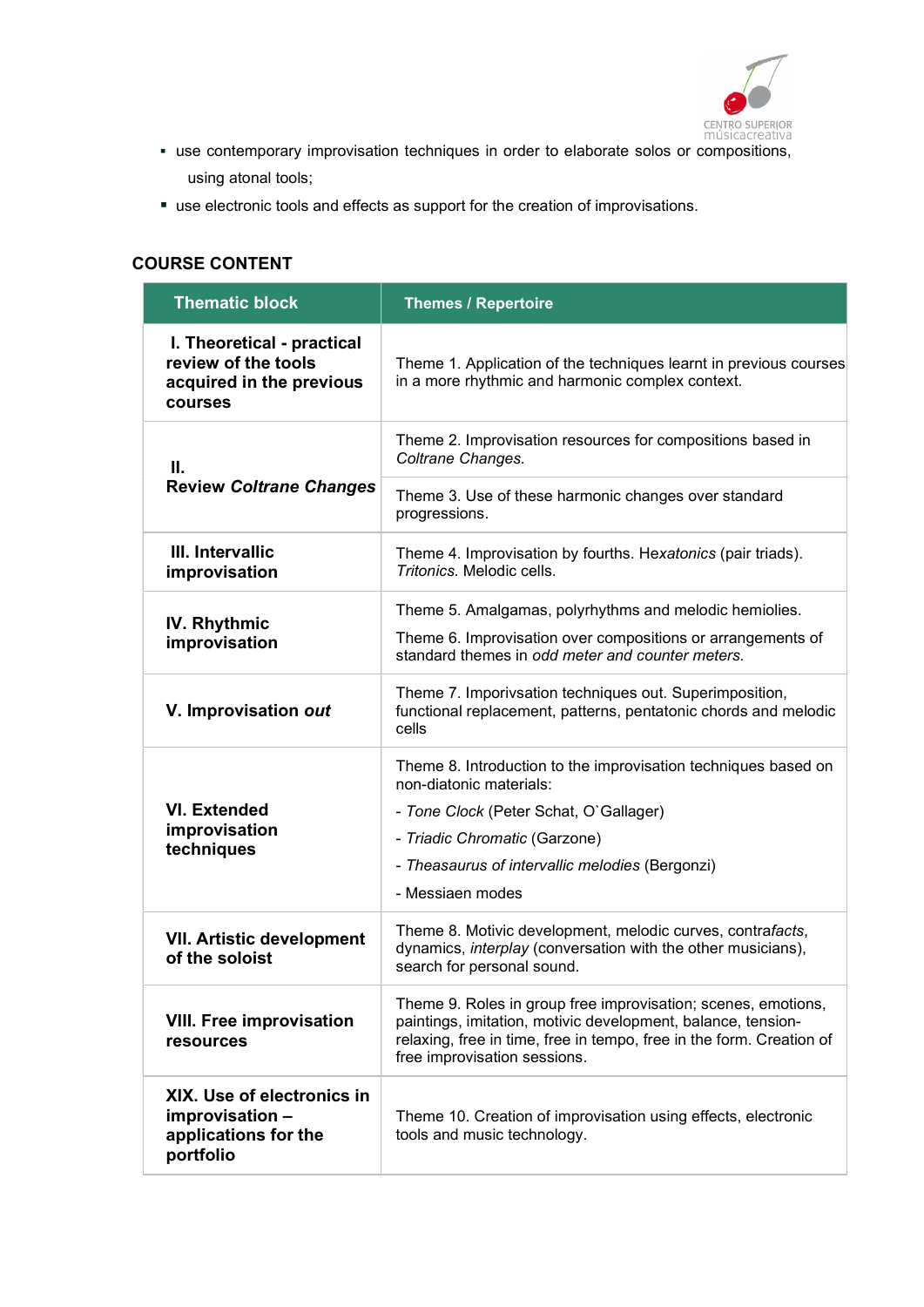

# STUDENT´S STUDY HOURS PLANNING

| <b>Activity type</b>                                           | <b>Total hours</b>    |
|----------------------------------------------------------------|-----------------------|
| <b>Theoretic activities</b>                                    | 6 hours               |
| <b>Practice activities</b>                                     | 43 hours              |
| Other mandatory training activities (seminars, workshops etc.) | 2 hours               |
| <b>Test taking</b>                                             | 3 hours               |
| <b>Student self-study hours</b>                                | 100 hours             |
| <b>Practice preparation</b>                                    | 26 hours              |
| <b>Total student working hours</b>                             | $154+126 = 180$ hours |

# **METHODOLOGY**

| <b>Theoretical activities</b>                                                | Theoretical/conceptual explanations and analysis of different<br>examples coming from all the most relevant music styles.                                                                                            |
|------------------------------------------------------------------------------|----------------------------------------------------------------------------------------------------------------------------------------------------------------------------------------------------------------------|
| <b>Practical activities</b>                                                  | Practical application of what has been studied in class through<br>transcriptions, collective group intonation, performance with<br>instrument, sight-reading, rhythms and melodies composition and<br>improvisation |
| <b>Other training mandatory</b><br>activities (workshops,<br>seminars, etc.) | Thematic sessions with visiting professors                                                                                                                                                                           |

# CALIFICATION CRITERIA AND TOOLS

and the control of the control of the control of the control of the control of the control of

| <b>Theoretical activities</b>                                                   | Participation: The students must actively participate in class, proving<br>interest and/or understanding of the content covered.<br>Continuous evaluation: The students must fulfil the requested<br>assignments during the whole academic course, proving research<br>ability and practice synthesis skills concerning theoretical concepts in<br>performance.                                                                                                                                                                                                                                                 |
|---------------------------------------------------------------------------------|-----------------------------------------------------------------------------------------------------------------------------------------------------------------------------------------------------------------------------------------------------------------------------------------------------------------------------------------------------------------------------------------------------------------------------------------------------------------------------------------------------------------------------------------------------------------------------------------------------------------|
| <b>Practical activities</b>                                                     | Participation: The students must actively participate in class, proving<br>interest and/or understanding of the content covered.<br>Continuous evaluation: The students must fulfil the requested practical<br>assignments during the whole academic course based on to team-<br>work dynamics and also prove writing and oral skills, beside<br>performing skills.<br>Performance exams: The students must take at least two exams<br>during the academic course in order to show the practical skills<br>acquired and the practical assimilation of the course contents,<br>following the tests instructions. |
| <b>Other educational mandatory</b><br>activities (workshops,<br>seminars, etc.) | Participation: The students must actively participate in the different<br>relevant events as considered by the instructor or by Degree the<br>coordinators.                                                                                                                                                                                                                                                                                                                                                                                                                                                     |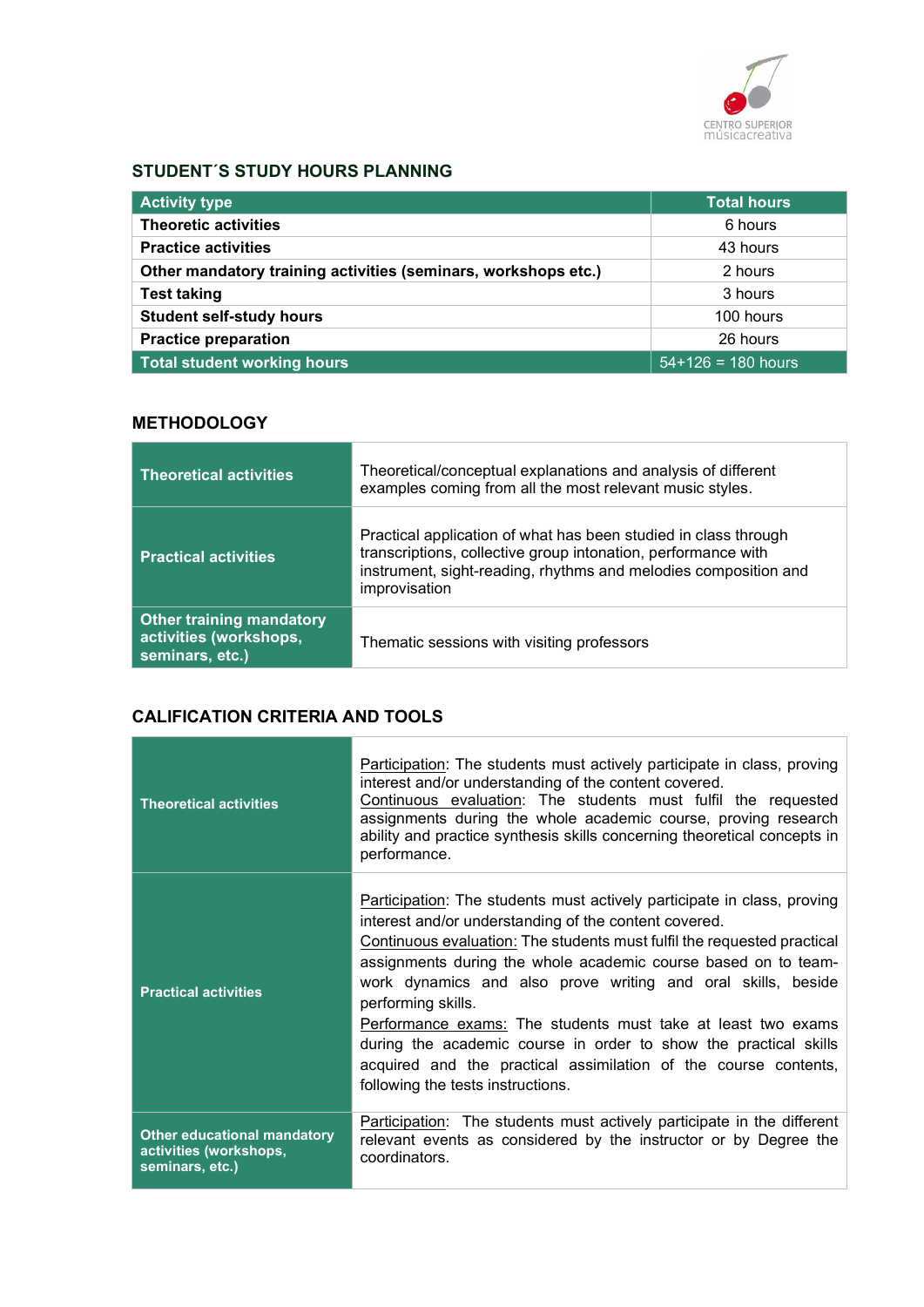

#### EVALUATION CRITERIA

| <b>Theoretical activities</b>                                                | To develop in a reasoned way, a conceptual/ theoretical framework<br>and analyse consequently examples of the most relevant music styles<br>and the personal performing techniques |  |
|------------------------------------------------------------------------------|------------------------------------------------------------------------------------------------------------------------------------------------------------------------------------|--|
| <b>Practical activities</b>                                                  | To apply the theory studied in class through transcriptions, group<br>intonation, performance with instrument, sight-reading<br>and<br>composition of rhythms and melodies.        |  |
| <b>Other training mandatory</b><br>activities (workshops,<br>seminars, etc.) | To attend and participate in the relevant events for their education<br>(Meet the artists sessions, invited professors sessions, concerts and<br>rehearsals)                       |  |

#### GRADE DETERMINATION SYSTEM

#### Grade determination system in continuous assessment

|                       | Grade percentage |
|-----------------------|------------------|
| Participation         | 10%              |
| Continuous assessment | 30%              |
| Mid-term exam         | 30%              |
| Final exam            | 30%              |
| Total                 | 100%             |

#### Grade determination system in cases of loss of continuous assessment right

|            | <b>Grade percentage</b> |
|------------|-------------------------|
| Final exam | 80%                     |
| Total      | 80%                     |

#### Grade determination system for the extraordinary assessment call

|             | Grade percentage |
|-------------|------------------|
| Retake exam | 100%             |
| Total       | 100%             |

#### Grade determination system for students with disabilities

In principle, the grade determination system for students with disabilities will be carried out following the criteria set for the rest of the students, ensuring equal opportunities and conditions for all the students. However, if necessary, the instructor in charge will take into account the type of disability of the concerned student. Should the situation apply, the assessment conditions will be adapted in accordance to the limitations of the corresponding disability.

These considerations will be established once the concerned student enrols in the corresponding courses. For the official records, the student and/or the student representative will be requested to present the corresponding disability report for the official accreditation.

|                       | Grade percentage |
|-----------------------|------------------|
| Participation         | 10%              |
| Continuous evaluation | $30\%$           |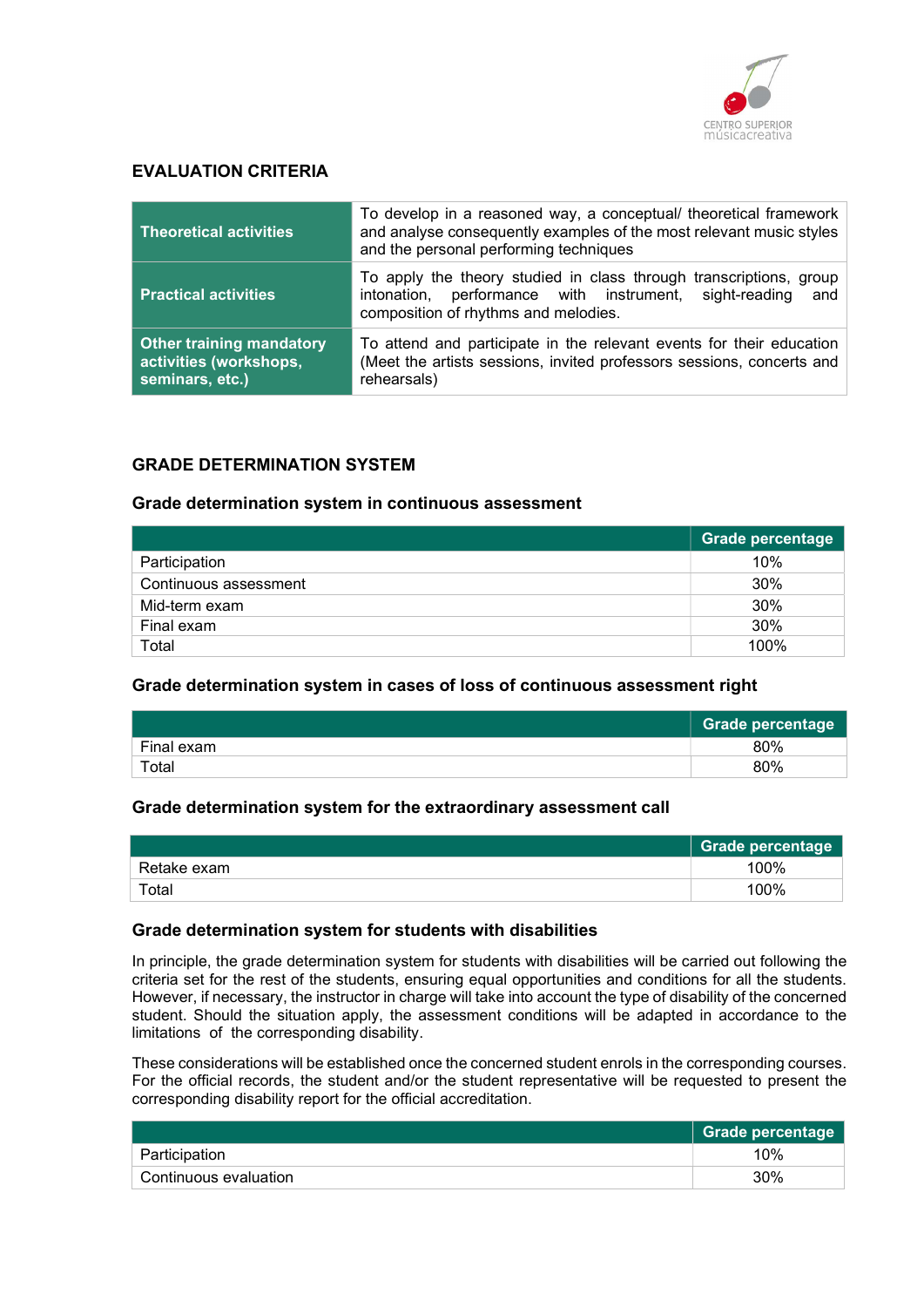

|               | 11151<br>aceanva |
|---------------|------------------|
| Mid-term exam | 30%              |
| Final exam    | 30%              |
| Total         | 100%             |

# RESOURCES AND BIBLIOGRAPHY

# Campus virtual https://musicacreativa.classlife.education/

# Bibliography

| <b>Tittle</b>    | Inside improvisation vol 1,2,3,4,5,6 y7 |
|------------------|-----------------------------------------|
| <b>Author</b>    | <b>BERGNZI, Jerry</b>                   |
| <b>Publisher</b> | Advance music                           |
|                  |                                         |
| <b>Tittle</b>    | Jazz theory recourses vol 1 y 2         |
| <b>Author</b>    | LIGON, Bert                             |
| <b>Publisher</b> | Hal Leonard                             |
|                  |                                         |
| <b>Tittle</b>    | Intervalic Improvisation                |
| <b>Author</b>    | WEISKOPF, Wal                           |
| <b>Publisher</b> | Jamey Aebersold                         |

# Complementary bibliography

| <b>Tittle</b>    | <b>Extensions</b>                   |
|------------------|-------------------------------------|
| <b>Author</b>    | CAMPBELL, Gary                      |
| <b>Publisher</b> | <b>Houston Publishing</b>           |
|                  |                                     |
| <b>Tittle</b>    | How Aproach Standards Chromatically |
| <b>Author</b>    | LIEBMAN, David                      |
| <b>Publisher</b> | Jamey Aebersold                     |
|                  |                                     |
| <b>Tittle</b>    | Beyond Time and Changes             |
| <b>Author</b>    | CROOK, Hal                          |
| <b>Publisher</b> | Advance music                       |

# Webpages of interest

| l  Address 1     | http://www.hoogstins.com/toonklok/artikel/tonecl-e.htm                |
|------------------|-----------------------------------------------------------------------|
| l  Address 2     | https://www.freeimprovisation.com/improvbook1                         |
| <b>Address 3</b> | https://nmbx.newmusicusa.org/live-sound-processing-and-improvisation/ |

# Other materials and didactic resources

| L Ap.      | <b>IReal Proo</b> |
|------------|-------------------|
| <b>App</b> | ProMetronome      |